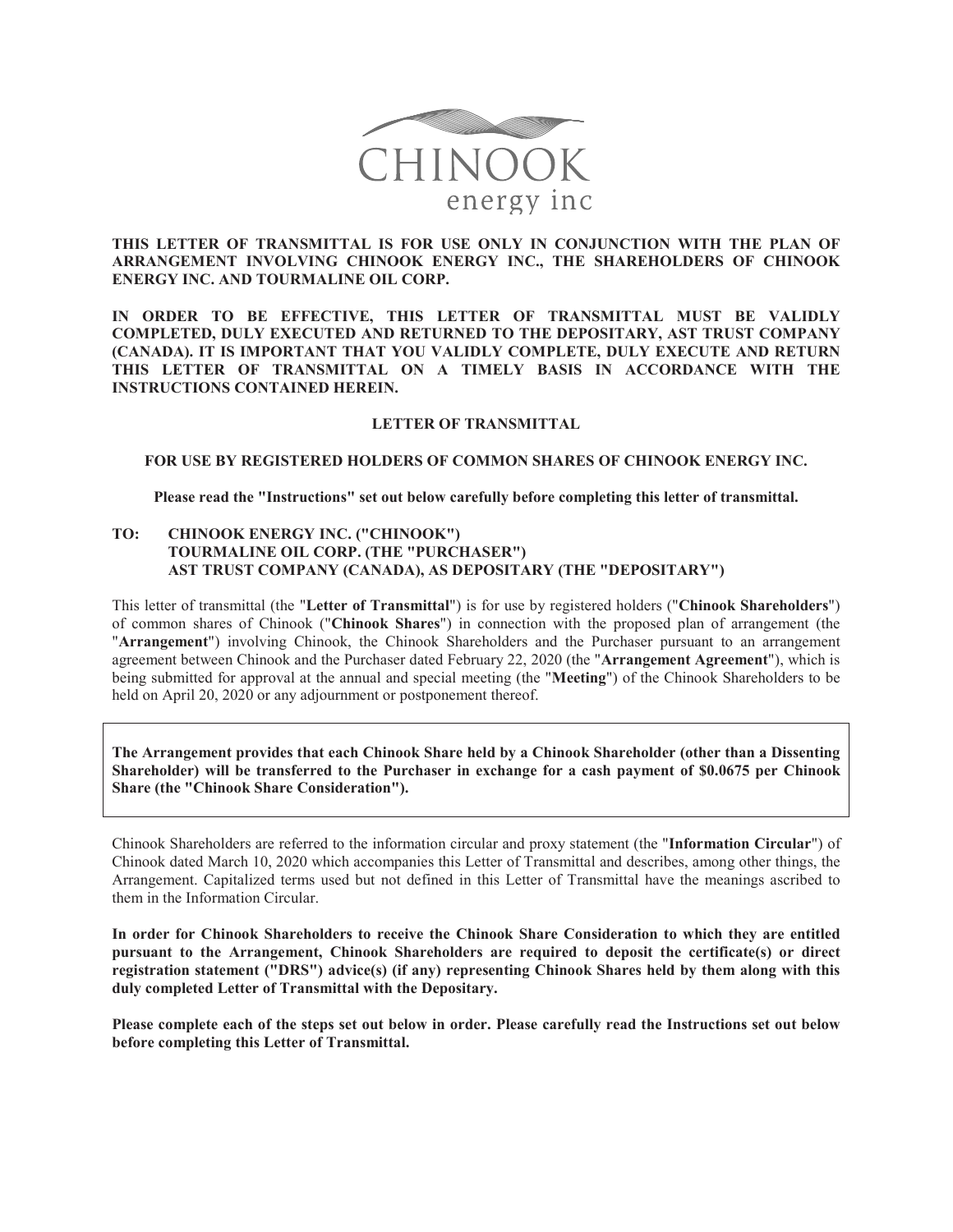# **DESCRIPTION OF CHINOOK SHARES DEPOSITED**

The undersigned Chinook Shareholder delivers to the Depositary the enclosed certificate(s) or DRS advice(s) representing the Chinook Shares to be exchanged for the Chinook Share Consideration pursuant to the Arrangement.

| <b>DESCRIPTION OF CERTIFICATES DEPOSITED</b> |                                                                                    |                  |  |  |  |
|----------------------------------------------|------------------------------------------------------------------------------------|------------------|--|--|--|
|                                              | Certificate Number(s) or DRS Name in which Chinook Shares Number of Chinook Shares |                  |  |  |  |
| Advice Control Number, if are Registered     |                                                                                    | <b>Deposited</b> |  |  |  |
| applicable                                   |                                                                                    |                  |  |  |  |
|                                              |                                                                                    |                  |  |  |  |
|                                              |                                                                                    |                  |  |  |  |
|                                              |                                                                                    |                  |  |  |  |
|                                              |                                                                                    |                  |  |  |  |
|                                              | <b>TOTAL:</b>                                                                      |                  |  |  |  |

#### **(If space is not sufficient, please attach a list in the above form.)**

Some or all of my certificates representing Chinook Shares have been lost, stolen or destroyed. (Check box if annihilable and refer to Instruction 7) if applicable and refer to Instruction 7)

The undersigned:

- 1. represents and warrants that the undersigned is the legal owner of the above listed Chinook Shares and has good title thereto, free and clear of all liens, charges, encumbrances, claims and equities and, together with all rights and benefits, and has full power and authority to execute and deliver this Letter of Transmittal and to deposit, sell, assign, transfer and deliver such Chinook Shares (including any certificates representing same);
- 2. represents and warrants that the information provided herein by the Chinook Shareholder is true, accurate and complete as of the date hereof;
- 3. acknowledges receipt of the Information Circular;
- 4. acknowledges that the covenants, representations and warranties of the undersigned contained herein shall survive the completion of the Arrangement;
- 5. represents and warrants that it is resident in the jurisdiction set out in "**Address of Chinook Shareholder**" on page 4 of this Letter of Transmittal;
- 6. acknowledges that if the Arrangement is approved at the Meeting, including any adjournment or postponement thereof, unless the Arrangement is not subsequently completed, the deposit of the Chinook Shares pursuant to this Letter of Transmittal is irrevocable and from and after the Effective Date, each certificate which immediately prior to the Effective Date represented Chinook Shares shall be deemed at all times to represent only the right to receive in exchange therefor the Chinook Share Consideration to which the undersigned is entitled in accordance with the Arrangement;
- 7. directs the Depositary to issue, or cause to be issued, the cheque for the Chinook Share Consideration to which the undersigned is entitled on completion of the Arrangement in the name indicated on page 4 or as set forth in Box A of page 5 of this Letter of Transmittal, as applicable, and to send such cheque to the address, or hold the same for pickup, as indicated on page 4 or in Box B of page 5 of this Letter of Transmittal;
- 8. covenants and agrees to execute, upon request, any additional documents, transfers and other assurances as may be necessary or desirable to complete the exchange of Chinook Shares for the Chinook Share Consideration;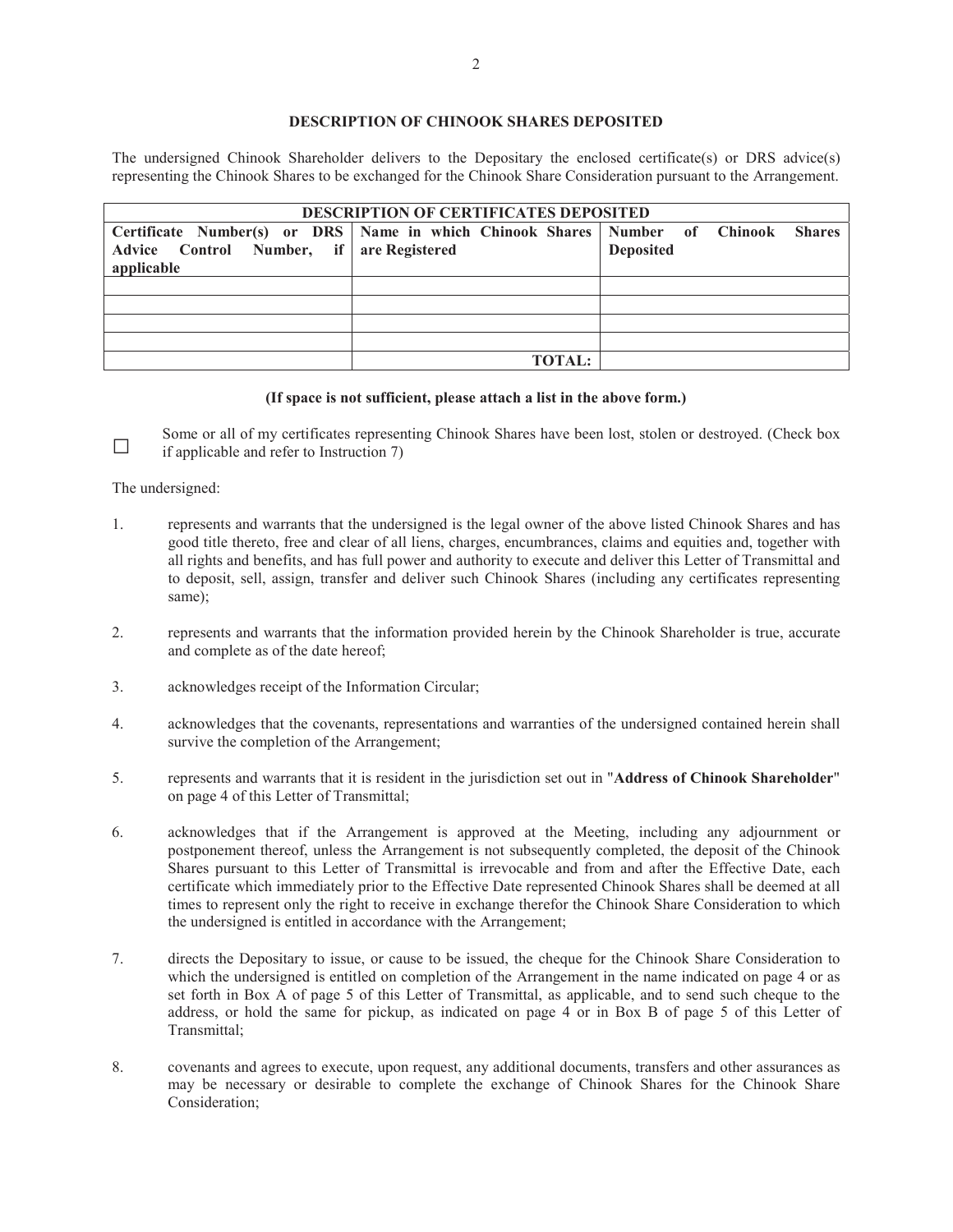- 9. acknowledges that all authority conferred or agreed to be conferred by the undersigned herein may be exercised during any subsequent legal incapacity of the undersigned and shall survive the death, incapacity, bankruptcy or insolvency of the undersigned and all obligations of the undersigned herein shall be binding upon the heirs, personal representatives, successors and assigns of the undersigned;
- 10. by virtue of execution of this Letter of Transmittal, shall be deemed to have agreed that all questions as to the validity, form, eligibility (including timely receipt) and acceptance of any Chinook Shares deposited pursuant to the Arrangement and the waiver of any defect or irregularity in the deposit of any Chinook Shares will be determined by the Purchaser in its sole discretion, and that any such determination shall be final and binding and acknowledges there shall be no duty or obligation on the Purchaser, Chinook, the Depositary or any other person to give notice of any defect or irregularity and no liability shall be incurred by any of them for failure to give such notice;
- 11. acknowledges that the Purchaser or Chinook may be required to disclose certain personal information in respect of the undersigned and consents to disclosure of personal information in respect of the undersigned to securities regulatory authorities, applicable tax authorities, the Depositary and any parties to the Arrangement (including their respective legal counsel); and
- 12. by virtue of the execution of this Letter of Transmittal, shall be deemed to have agreed with the Purchaser and the Depositary that any contract contemplated by the Arrangement and this Letter of Transmittal, as well as any documents relating thereto be drawn up exclusively in the English language. En signant la presente lettre de transmission et formulaire de choix, le soussigne est repute avoir convenu avec Purchaser et le depositaire que tous les contrats decoulant de l'Offre et de la presente Lettre de transmission et tous les documents afferents soient rediges exclusivement en Anglais.

Unless otherwise indicated under "**Special Payment Instructions**" or "**Special Delivery Instructions**" on page 5 (in which case registration or delivery should be made in accordance with those instructions), the cheque for the Chinook Share Consideration will be issued in the name of the undersigned and forwarded to the undersigned at the address specified below the signature of the undersigned (or if no such address or delivery instructions are made, to the latest address of record on the list of registered holders of Chinook Shares). If the Arrangement is not completed, the undersigned directs the Depositary to return the enclosed certificate(s) or DRS advice(s) (if applicable) representing Chinook Shares to the address specified in accordance with the instructions in the preceding sentence.

Except for any proxy deposited with respect to the vote on the Arrangement Resolution in connection with the Meeting, the undersigned hereby revokes any and all authority, other than as granted in this Letter of Transmittal, whether as agent, attorney-in-fact, proxy or otherwise, previously conferred or agreed to be conferred by the undersigned at any time with respect to the above listed Chinook Shares and no subsequent authority, whether as agent, attorney-in-fact, proxy or otherwise will be granted with respect to such Chinook Shares.

The undersigned surrenders to the Purchaser, effective at the Effective Time, all right, title and interest in and to the above listed Chinook Shares and irrevocably appoints and constitutes an officer of the Purchaser or any other person designated by the Purchaser in writing as lawful attorney of the undersigned, with the full power of substitution to deliver the above listed Chinook Shares pursuant to the Arrangement and to effect the transfer of such Chinook Shares to the Purchaser on the books of Chinook.

It is understood that the undersigned will not receive payment in respect of the above listed Chinook Shares until the certificate(s) representing such Chinook Shares, if applicable, owned by the undersigned are received by the Depositary at the address set forth below, together with such additional documents as the Depositary may reasonably require, and until the same are processed for payment by the Depositary. It is further understood that no interest will accrue on the Chinook Share Consideration payable in respect of such Chinook Shares in connection with the Arrangement regardless of any delay in making such payment. The undersigned further represents and warrants that the payment of the Chinook Share Consideration in respect of the above listed Chinook Shares will completely discharge any obligations of Chinook, the Purchaser and the Depositary with respect to the matters contemplated by this Letter of Transmittal.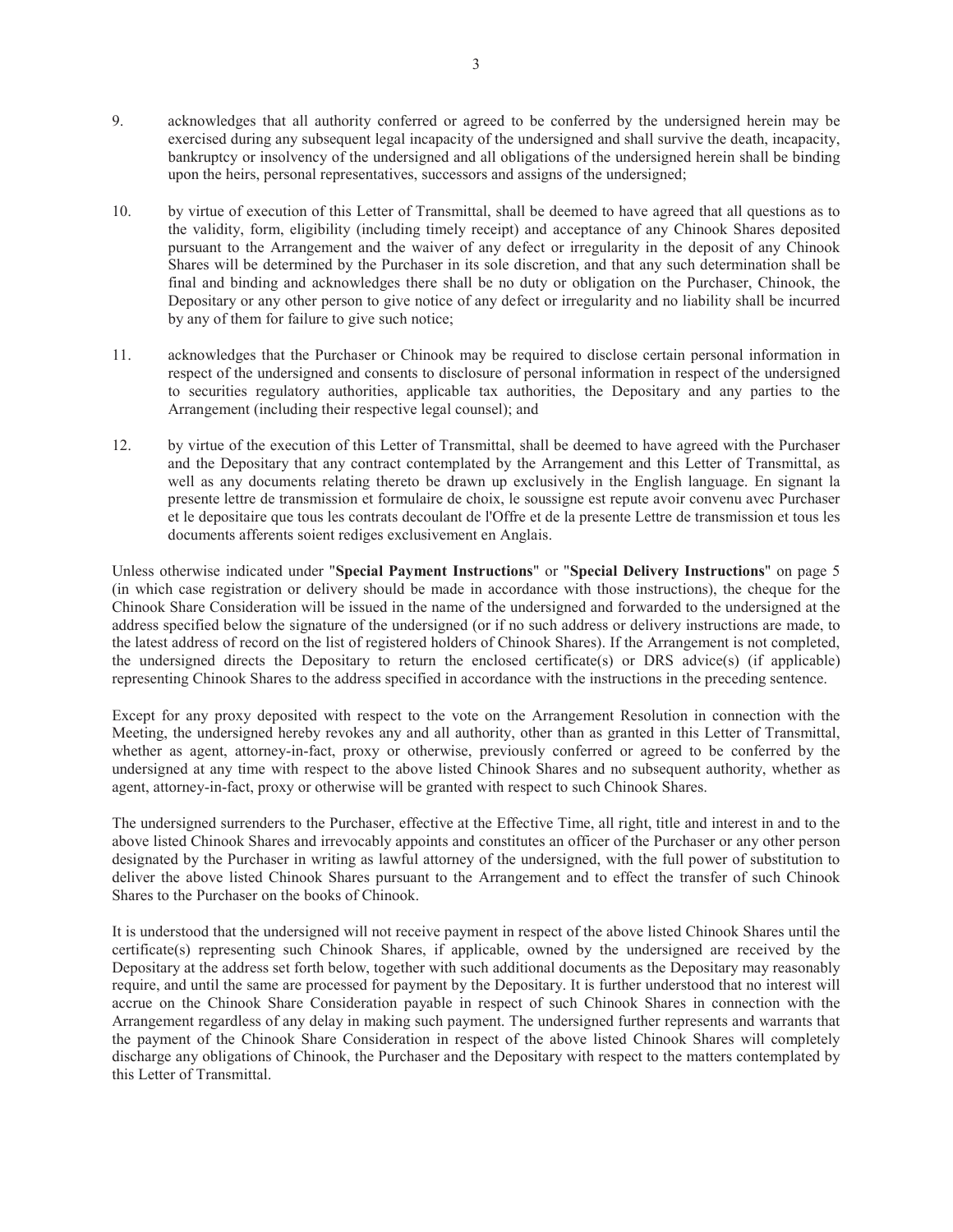**This Letter of Transmittal is not to be used by non-registered holders of Chinook Shares. Non-registered holders of Chinook Shares should contact their nominee (i.e. broker, trust company, bank or other registered holder) which holds their Chinook Shares on their behalf to arrange for the exchange.**

This Letter of Transmittal will be construed in accordance with and governed by the laws of the Province of Alberta and the federal laws of Canada applicable therein. The undersigned hereby unconditionally and irrevocably attorns to the exclusive jurisdiction of the courts of the Province of Alberta and the courts of appeal therefrom.

| Signature guaranteed by<br>(if required under Instructions 2, 3 and 4): | Dated:                                                                                                                                                                                            |
|-------------------------------------------------------------------------|---------------------------------------------------------------------------------------------------------------------------------------------------------------------------------------------------|
| Authorized Signature                                                    | Signature of Chinook Shareholder (see Instructions 3<br>and $5)$<br>(Note: If you are a U.S. person, please complete Form<br>W-9, which is provided below Box D of this Letter of<br>Transmittal) |
| Name of Guarantor (please print or type)                                | Address of Chinook Shareholder                                                                                                                                                                    |
| Address of Guarantor (please print or type)                             | Daytime Telephone Number of Chinook Shareholder                                                                                                                                                   |
|                                                                         | Fax Number of Chinook Shareholder                                                                                                                                                                 |
|                                                                         | Social Insurance Number or U.S. Resident Taxpayer<br>Identification Number (must be provided)                                                                                                     |
|                                                                         | Name of Chinook Shareholder (please print or type)                                                                                                                                                |
|                                                                         | Name of Authorized Representative, if applicable<br>(please print or type)                                                                                                                        |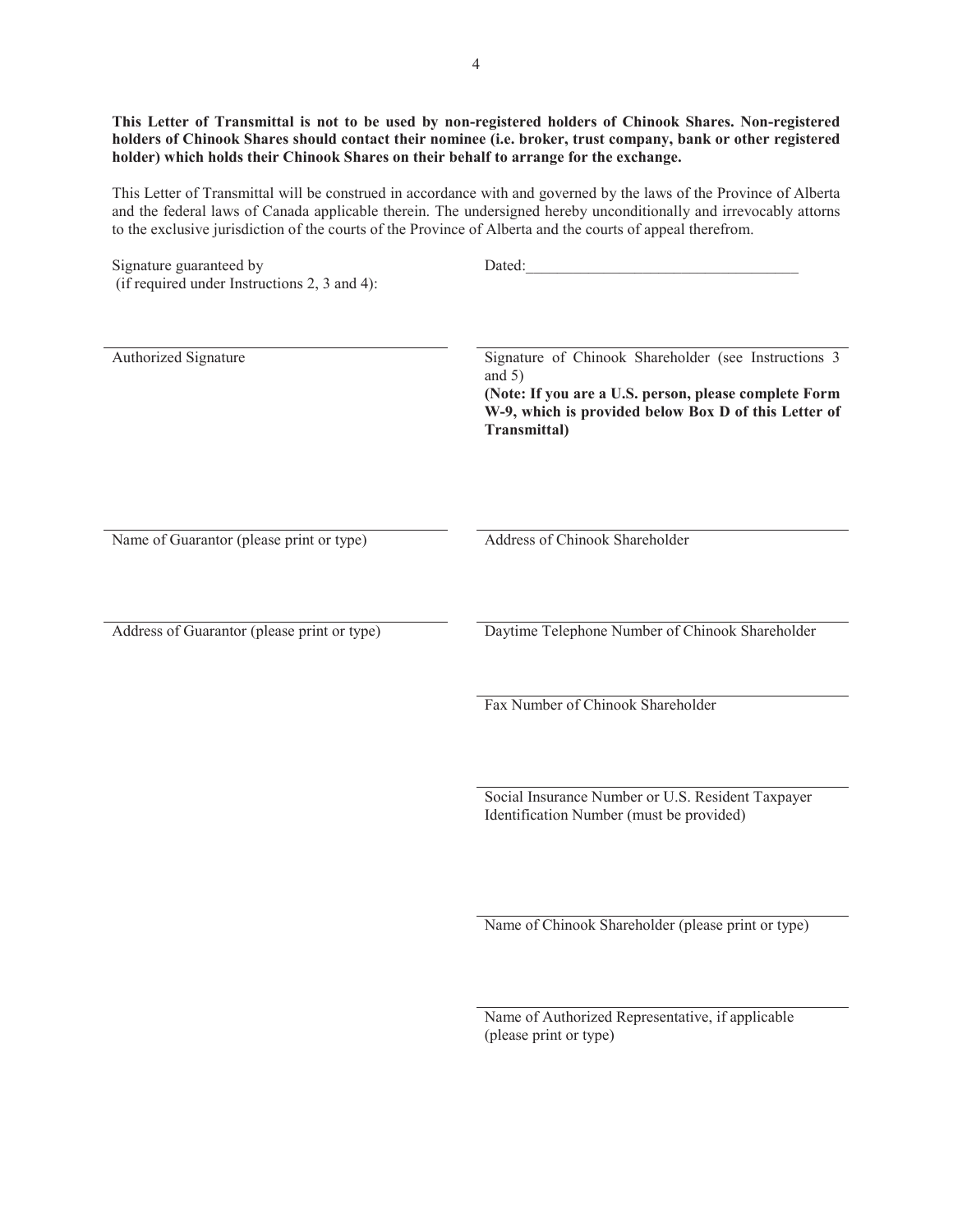| <b>BOX A</b><br><b>SPECIAL PAYMENT INSTRUCTIONS</b><br>(See Instructions 2 and 4)                               | <b>BOX B</b><br><b>SPECIAL DELIVERY INSTRUCTIONS</b><br>(See Instructions 2 and 4)                                                                                                                                        |
|-----------------------------------------------------------------------------------------------------------------|---------------------------------------------------------------------------------------------------------------------------------------------------------------------------------------------------------------------------|
| To be completed only if the cheque is NOT to be<br>issued in the name of the registered Chinook<br>Shareholder. | To be completed only if the cheque is to be sent to a<br>name or an address other than the name and address<br>of the registered Chinook Shareholder specified below<br>the signature of the registered holder on page 4. |
| Issue in the Name of<br>(please print)                                                                          | the Name<br>of<br>In<br>(please print)                                                                                                                                                                                    |
| Address:                                                                                                        |                                                                                                                                                                                                                           |
| (include postal or zip code)                                                                                    | <i>(include postal or zip code)</i>                                                                                                                                                                                       |
| (include Social Insurance Number or TIN)                                                                        |                                                                                                                                                                                                                           |

**BOX C**

 $\Box$  Check here if the cheque is to be held for pick-up at the office of the Depositary at which this Letter of Transmittal is deposited.

### **BOX D TO BE COMPLETED BY ALL CHINOOK SHAREHOLDERS (See Instruction 11)**

Indicate whether you are a U.S. Shareholder or are acting on behalf of a U.S. Shareholder.

 $\Box$  The Chinook Shareholder signing on page 4 represents that it **IS NOT** a U.S. Shareholder and is not acting on behalf of a U.S. Shareholder.

OR

Ƒ The Chinook Shareholder signing on page 4 **IS** a U.S. Shareholder or is acting on behalf of a U.S. Shareholder.

A "**U.S. Shareholder**" is any shareholder that is either: (i) providing an address on page 4 or in Box A above that is located within the United States or any territory or possession thereof; or (ii) a U.S. person for United States federal income tax purposes, as defined on page 6.

If you are a U.S. Shareholder or are acting on behalf of a U.S. Shareholder, then in order to avoid backup withholding you must complete the Form W-9 included below or otherwise provide certification that you are exempt from backup withholding, as provided in the instructions. If you require a Form W-8 because you are a U.S. Shareholder, but not a U.S. person, please contact the Depositary or download the appropriate form at www.irs.gov.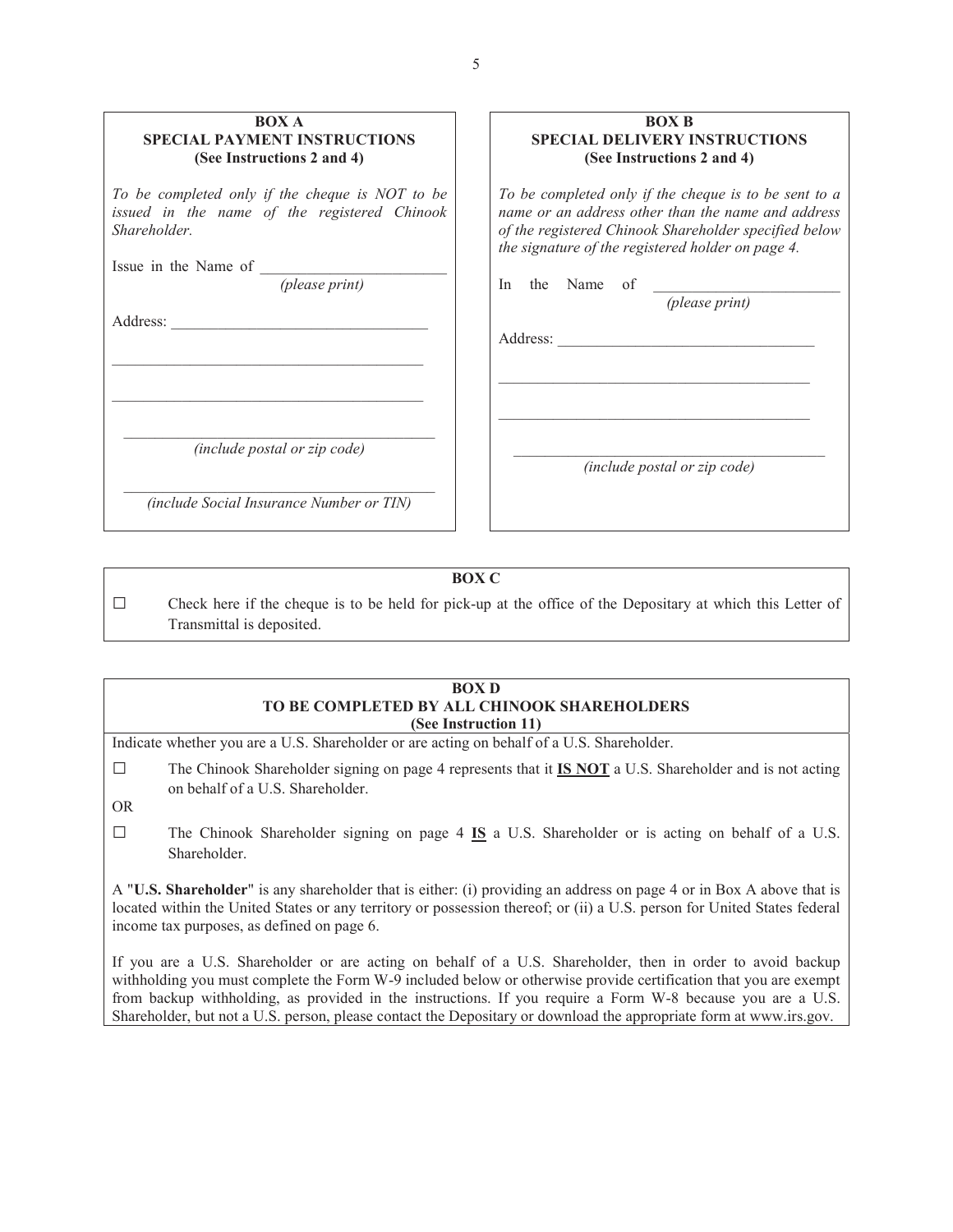## **FORM W-9 TO BE COMPLETED BY U.S. PERSONS ONLY**

This step must be completed by any Chinook Shareholder who is a U.S. person. You are a "**U.S. person**" if you are, for U.S. federal income tax purposes, a citizen (including a U.S. citizen resident in Canada) or a tax resident of the United States (including a U.S. resident alien), a partnership, corporation, company, or association created or organized in the United States or under the laws of the United States, an estate whose income is subject to U.S. federal income tax regardless of its source, or a trust if: (i) a U.S. court can exercise primary supervision over the trust's administration and one or more U.S. persons are authorized to control all substantial decisions of the trust; or (ii) the trust was in existence on August 20, 1996 and has properly elected under applicable treasury regulations to be treated as a U.S. person. See Item 11 under the heading "**Instructions**" for further information. **Failure to complete and return Form W-9 may subject you to applicable federal income tax withholding on any payments made to you.**

**1** Name (as shown on your income tax return). Name is required on this line; do not leave this line blank)

**2** Business name/disregarded entity name, if different from above.

generally your social security number (SSN). For other entities, it is your employer identification

number (EIN).

**3** Check the appropriate box for federal tax classification; check only one of the following seven boxes:

| Individual/sole □C Corporation □S Corporation<br>proprietor or single<br>member LLC                                                                                                           | <b>■Partnership ■Trust/Estate</b>       | Exemptions (codes<br>$\overline{\mathbf{4}}$<br>apply only to certain<br>entities,<br>not<br>individuals): |
|-----------------------------------------------------------------------------------------------------------------------------------------------------------------------------------------------|-----------------------------------------|------------------------------------------------------------------------------------------------------------|
| $\Box$ Limited liability company. Enter the tax classification (C=C corporation, S=S<br>corporation, Partnership)                                                                             |                                         | Exempt payee code (if<br>any)                                                                              |
| Note. For a single-member LLC that is disregarded, do not check LLC; check<br>the appropriate box in the line above for the tax classification of the single-member<br>owner.<br>$\Box$ Other |                                         | Exemption<br>from<br>FATCA reporting code<br>(if any)                                                      |
|                                                                                                                                                                                               |                                         | (Applies to accounts)<br>maintained outside the<br>U.S.                                                    |
| 5 Address (number, street, and apt or suite no.)                                                                                                                                              | Requester's name and address (optional) |                                                                                                            |
| 6 City, state and ZIP code                                                                                                                                                                    |                                         |                                                                                                            |
| 7 List account number(s) here (optional)                                                                                                                                                      |                                         |                                                                                                            |
| <b>Part I Taxpayer Identification Number (TIN)</b>                                                                                                                                            |                                         |                                                                                                            |
| Enter your TIN in the appropriate box. The TIN                                                                                                                                                | Social security number                  |                                                                                                            |
| provided must match the name given on line 1 to                                                                                                                                               | 000-00-0000 OR                          |                                                                                                            |
| avoid backup withholding. For individuals, this is                                                                                                                                            | Employer identification number          |                                                                                                            |

ƑƑ- ƑƑƑƑƑƑƑ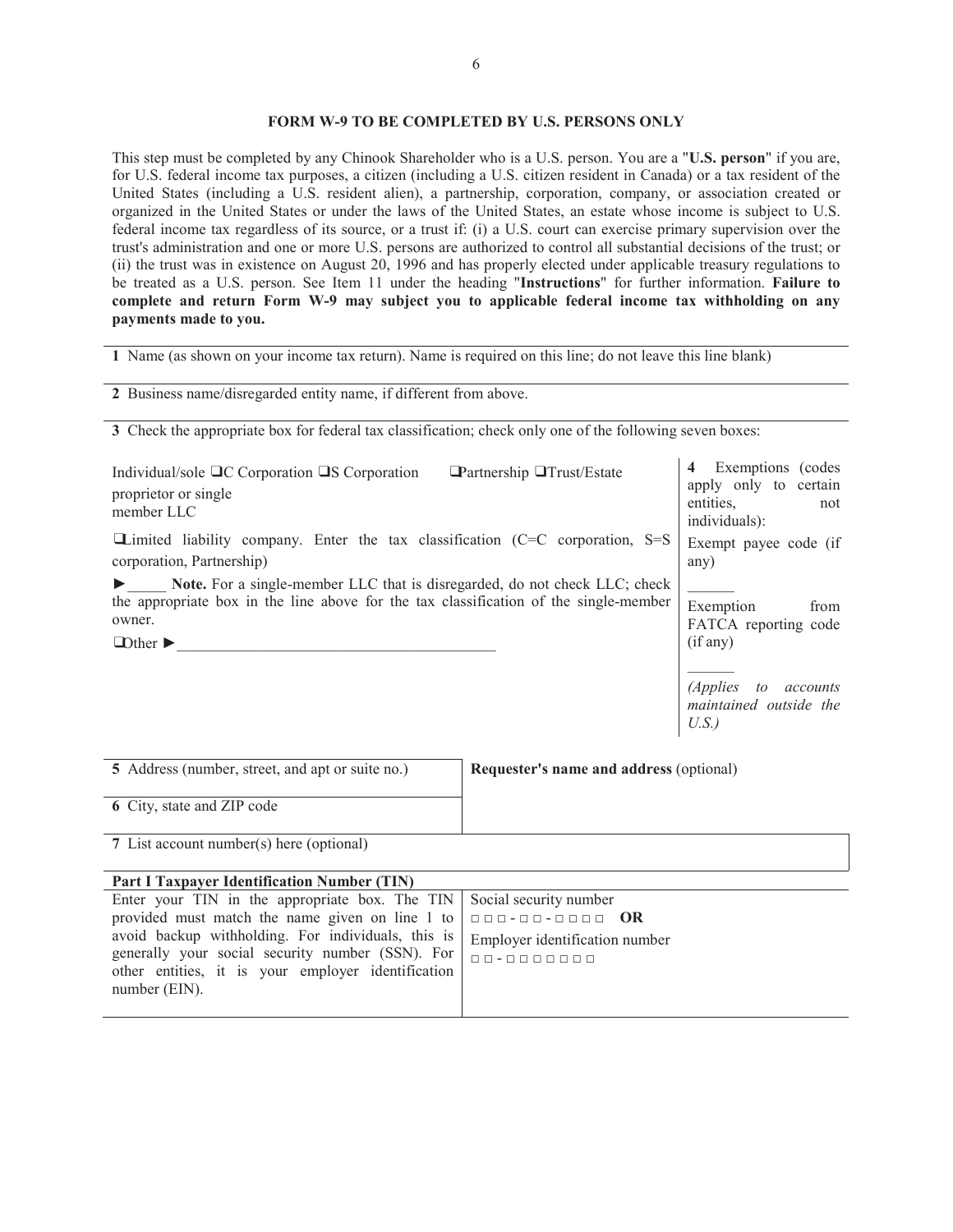### **Part II Certification**

Under penalties of perjury, I certify that:

1 The number shown on this form is my correct taxpayer identification number (or I am waiting for a number to be issued to me); and

2. I am not subject to backup withholding because: (a) I am exempt from backup withholding, or (b) I have not been notified by the Internal Revenue Service (IRS) that I am subject to backup withholding as a result of a failure to report all interest or dividends, or (c) the IRS has notified me that I am no longer subject to backup withholding; and 3. I am a U.S. citizen or other U.S. person; and

4. The FATCA code(s) entered on this form (if any) indicating that I am exempt from FATCA reporting is correct.

**Certification instructions** You must cross out item 2 above if you have been notified by the IRS that you are currently subject to backup withholding because you have failed to report all interest and dividends on your tax return. For real estate transactions, item 2 does not apply. For mortgage interest paid, acquisition or abandonment of secured property, cancellation of debt, contributions to an individual retirement arrangement (IRA), and generally, payments other than interest and dividends, you are not required to sign the certification, but you must provide your correct TIN.

Sign Here Signature of U.S. person  $\blacktriangleright$  Date  $\blacktriangleright$ 

## **YOU MUST COMPLETE THE FOLLOWING CERTIFICATE IF YOU WROTE "APPLIED FOR" IN PART I OF FORM W-9**

### **CERTIFICATE OF AWAITING TAXPAYER IDENTIFICATION NUMBER**

I certify under penalties of perjury that a taxpayer identification number has not been issued to me, and either (a) I have mailed or delivered an application to receive a taxpayer identification number to the appropriate Internal Revenue Service Center or Social Security Administration Office or (b) I intend to mail or deliver an application in the near future. I understand that, notwithstanding the fact that I have completed this Certificate of Awaiting Taxpayer Identification Number, all payments made to me before I provide a properly certified taxpayer identification number will be subject to the applicable percentage of backup withholding tax.

Signature:\_\_\_\_\_\_\_\_\_\_\_\_\_\_\_\_\_\_\_\_\_\_\_\_\_\_\_\_\_\_\_\_\_\_\_\_\_\_\_\_\_\_\_ Date: \_\_\_\_\_\_\_\_\_\_\_\_\_\_\_\_\_\_\_\_\_\_\_\_\_\_\_\_\_\_\_\_\_\_\_\_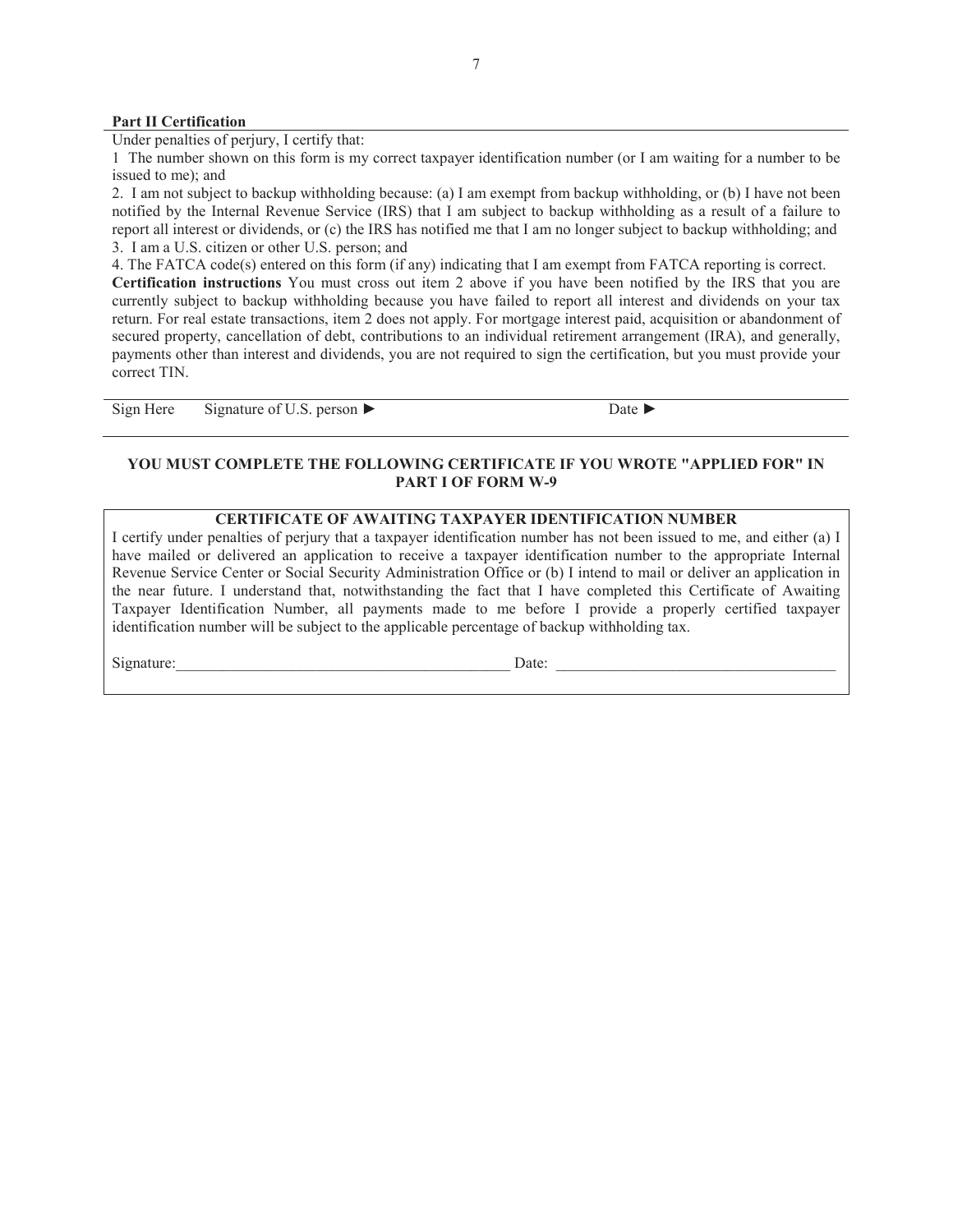### **INSTRUCTIONS**

### 1. **Use of Letter of Transmittal.**

- (a) This Letter of Transmittal (or a manually executed facsimile copy or portable document form hereof) validly completed and duly executed as required by the instructions set forth below, together with accompanying certificates representing the Chinook Shares, if any, and all other documents required by the terms of the Arrangement and this Letter of Transmittal, must be received by the Depositary at one of its offices specified on the back page of this document.
- (b) The method used to deliver this Letter of Transmittal and any accompanying certificates representing Chinook Shares, if any, and all other required documents is at the option and risk of the person depositing the same, and delivery will be deemed effective only when such documents are actually received by the Depositary. It is recommended that the necessary documentation be hand-delivered to the Depositary at one of its offices specified on the back page of this document, and a receipt obtained. However, if such documents are mailed, it is recommended that registered mail be used, a return receipt requested and that proper insurance be obtained. **Chinook Shareholders whose Chinook Shares are registered in the name of a nominee should contact their stockbroker, investment dealer, bank, trust company or other nominee for assistance in depositing those Chinook Shares.**
- 2. **Special Payment and Delivery Instructions.** The boxes on page 5 entitled "**Special Payment Instructions**" and "**Special Delivery Instructions**", as applicable, should be completed if the cheque for the Chinook Share Consideration to be issued pursuant to the Arrangement is to be: (a) issued in the name of a person other than the registered Chinook Shareholder signing the Letter of Transmittal; or (b) sent to someone other than the registered Chinook Shareholder or person named under "**Special Payment Instructions**". See also Instruction 4 below.
- 3. **Signatures.** This Letter of Transmittal must be validly completed and duly signed by the registered holder of Chinook Shares (or by such holder's duly authorized representative in accordance with Instruction 5 below).
	- (a) If this Letter of Transmittal is signed by the registered owner(s) of the accompanying certificate(s), such signature(s) on this Letter of Transmittal must correspond with the name(s) as registered or as written on the face of such certificate(s) without any change whatsoever, and the certificate(s) need not be endorsed.
	- (b) If such transmitted certificate(s) are owned of record by two or more joint owners, all such owners must sign the Letter of Transmittal.
	- (c) If Chinook Shares are registered in different forms (e.g., "**John Doe**" and "**J. Doe**"), a separate Letter of Transmittal should be signed for each different registration.
	- (d) If this Letter of Transmittal is signed by a person other than the registered owner(s) of the Chinook Shares or if the cheque is to be issued to a person other than the registered holder(s):
		- (i) such deposited certificate(s) representing Chinook Shares must be endorsed or be accompanied by an appropriate share transfer power of attorney duly and properly completed by the registered owner(s); and
		- (ii) the signature(s) on such endorsement or power of attorney must correspond exactly to the name(s) of the registered owner(s) as registered or as appearing on the certificate(s) and must be guaranteed as noted in Instruction 4 below.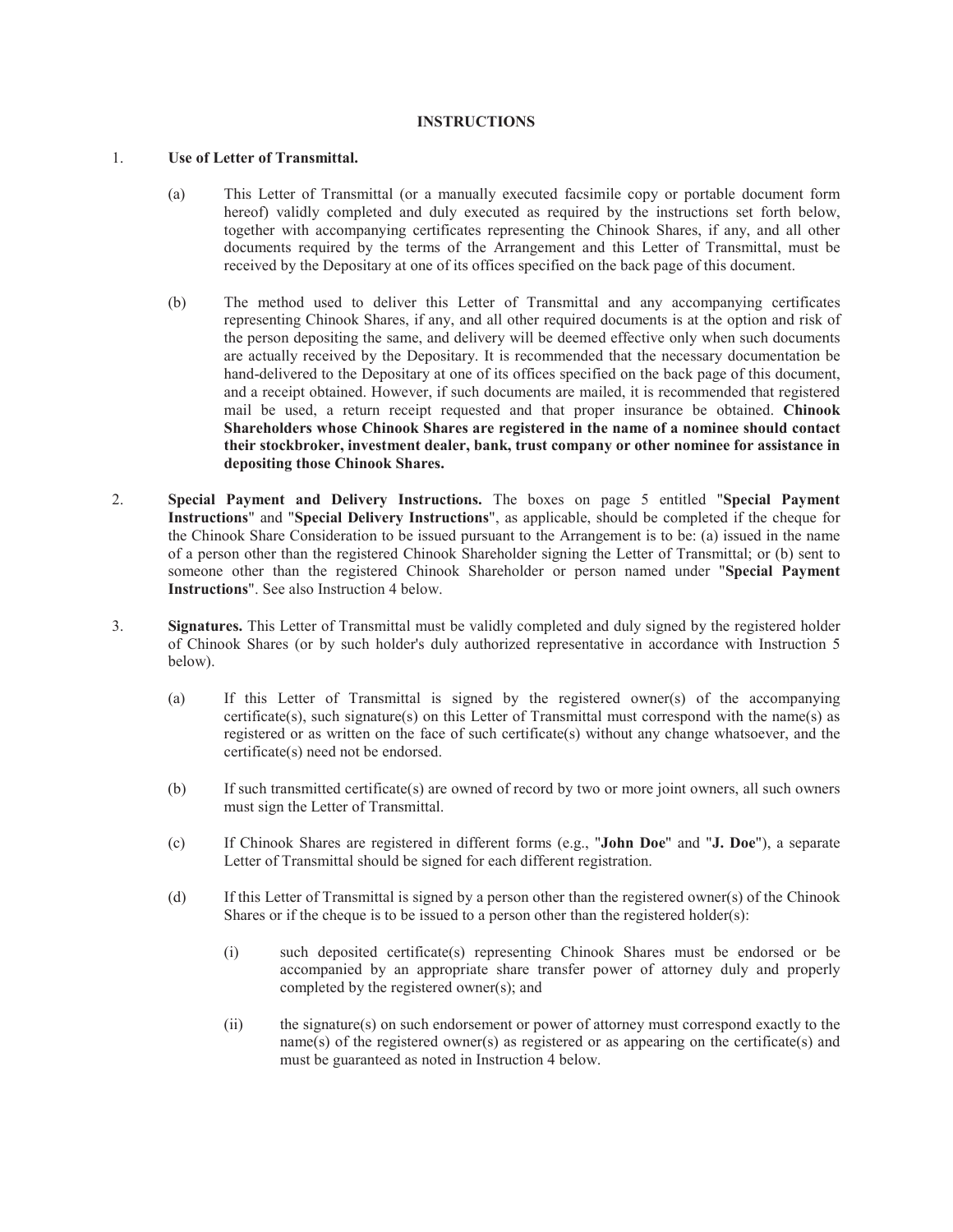4. **Guarantee of Signatures.** If this Letter of Transmittal is executed by a person other than the registered owner(s) of the Chinook Shares, or if the cheque is to be issued to a person other than the registered Chinook Shareholder(s) or is to be sent to an address other than the address of the registered Chinook Shareholder(s) as shown on the register of Chinook Shares maintained by Chinook's transfer agent, such signature must be guaranteed by an Eligible Institution (as defined below), or in some other manner satisfactory to the Depositary.

An "**Eligible Institution**" means a Canadian schedule 1 chartered bank, a member of the Securities Transfer Agent Medallion Program (STAMP), a member of the Stock Exchange Medallion Program (SEMP) or a member of the New York Stock Exchange Inc. Medallion Signature Program (MSP). Members of these programs are usually members of a recognized stock exchange in Canada or the United States, members of the Investment Industry Regulatory Organization of Canada, members of the Financial Industry Regulatory Authority or banks or trust companies in the United States.

5. **Fiduciaries, Representatives and Authorizations.** Where this Letter of Transmittal or any certificate or share transfer or power of attorney is executed by a person as an executor, administrator, trustee, guardian, attorney-in-fact or agent or on behalf of a corporation, partnership or association or is executed by any other person acting in a fiduciary or representative capacity, this Letter of Transmittal must be accompanied by satisfactory evidence of the authority to act. Chinook, the Purchaser or the Depositary, at its discretion, may require additional evidence of authority or additional documentation.

### 6. **Miscellaneous.**

- (a) If the space on this Letter of Transmittal is insufficient to list all certificates representing Chinook Shares, additional certificate numbers, the name in which such Chinook Shares are registered and the number of Chinook Shares deposited may be included on a separate signed list affixed to this Letter of Transmittal.
- (b) No alternative, conditional or contingent deposits will be accepted. All depositing Chinook Shareholders by execution of this Letter of Transmittal (or a copy thereof) waive any right to receive any notice by the Depositary.
- (c) The holder of the Chinook Shares covered by this Letter of Transmittal hereby unconditionally and irrevocably attorns to the exclusive jurisdiction of the courts of the Province of Alberta and the courts of appeal therefrom.
- (d) Additional copies of the Letter of Transmittal may be obtained on request and without charge from the Depositary at one of its offices at the addresses listed on the back page of this document.
- 7. **Lost, Stolen or Destroyed Certificates.** If a certificate representing Chinook Shares has been lost, stolen or destroyed, this Letter of Transmittal should be completed as fully as possible and forwarded, together with a letter describing the loss, theft or destruction to the Depositary. The Depositary will forward such letter to Chinook's transfer agent so that Chinook's transfer agent may provide replacement instructions. The replacement certificate must be received by the Depositary prior to the Depositary issuing the Chinook Share Consideration to which you are entitled to receive under the Arrangement. If a certificate representing Chinook Shares has been lost, stolen or destroyed, please ensure that you provide your telephone number to the Depositary and Chinook so that they may contact you.
- 8. **Extinguishment of Rights.** Subject to any applicable law relating to unclaimed personal property, any certificate, agreement or other instrument (as applicable) formerly representing Chinook Shares not duly surrendered on or before the day that is three years less one business day from the Effective Date shall cease to represent a claim by or interest of any kind or nature against or in any of Chinook or the Purchaser. On such date, the aggregate Chinook Share Consideration to which the former holder of the Chinook Shares referred to in the preceding sentence was ultimately entitled shall be deemed to have been surrendered to the Purchaser for no consideration and shall be returned to the Purchaser by the Depositary.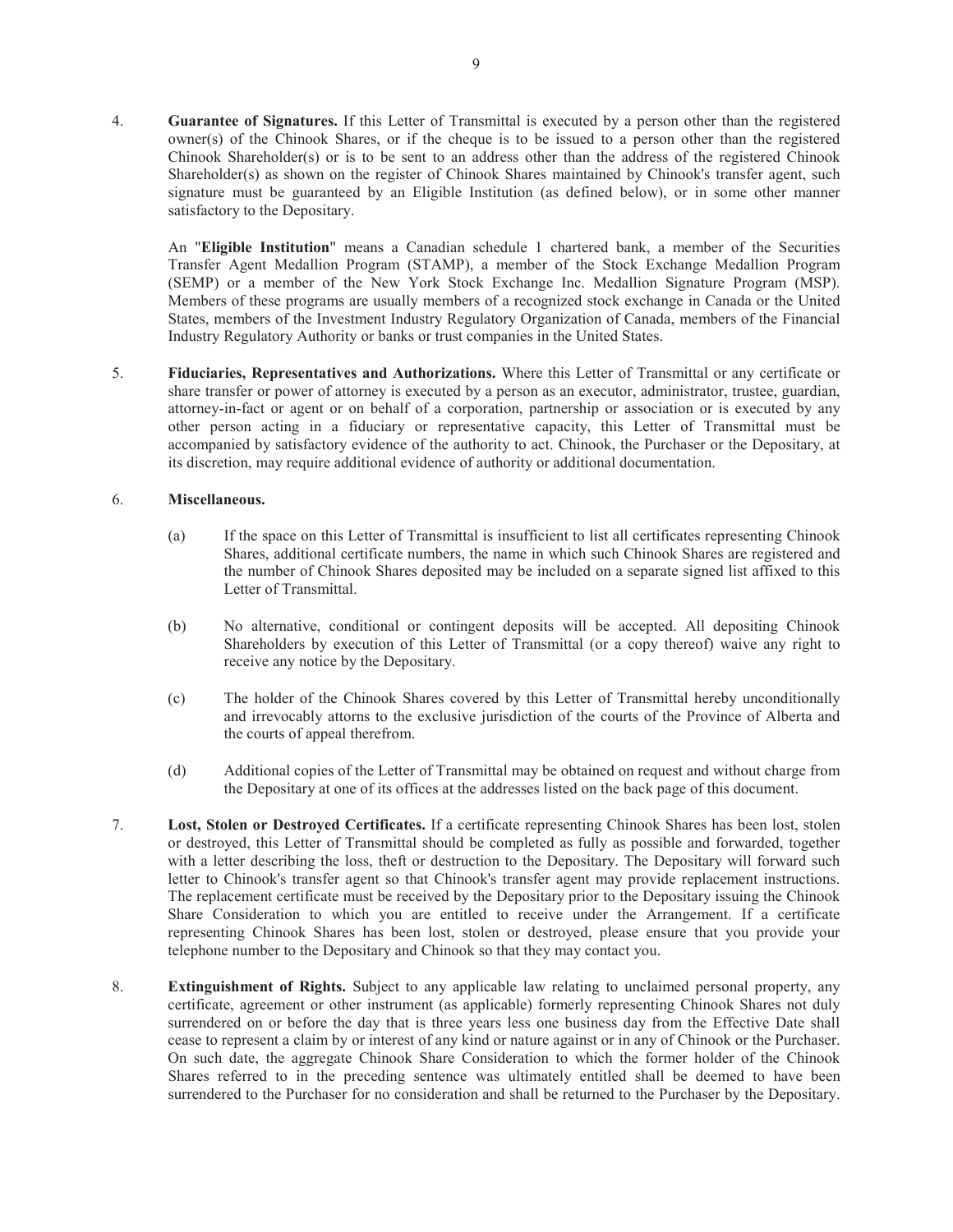None of the Purchaser, Chinook or the Depositary shall be liable to any person in respect of any Chinook Share Consideration delivered to a public official pursuant to any applicable law relating to unclaimed personal property.

9. **No Interest Payable.** Under no circumstances will interest on the Chinook Share Consideration be paid by Chinook, the Purchaser or the Depositary by reason of any delay in paying the Chinook Share Consideration or otherwise.

### 10. **Miscellaneous.**

- (a) No alternative, conditional or contingent deposits will be accepted. All Chinook Shareholders by execution of this Letter of Transmittal waive any right to receive any notice of acceptance of Chinook Shares for payment.
- (b) The Purchaser reserves the right, if it so elects, in its absolute discretion, to instruct the Depositary to waive any defect or irregularity contained in any Letter of Transmittal received by it.
- 11. **U.S. Shareholders and Form W-9.** The following does not constitute a summary of the U.S. federal tax consequences of the Arrangement. Chinook Shareholders should consult their own tax advisors regarding the U.S. federal tax consequences of the Arrangement.

U.S. federal income tax law generally requires that a U.S. person who receives cash in exchange for Chinook Shares provide the Depositary with its correct U.S. Taxpayer Identification Number ("**TIN**") or Employer Identification Number ("**EIN**") which, in the case of a holder of Chinook Shares who is an individual, is generally the individual's social security number. If the Depositary is not provided with the correct TIN or EIN or an adequate basis for an exemption, as the case may be, the holder may be subject to penalties imposed by the Internal Revenue Service ("**IRS**") and backup withholding in an amount equal to 24% of the gross proceeds of any payment received hereunder. If withholding results in an overpayment of taxes, a refund may be obtained by such U.S. person by filing the appropriate claim for a refund with the IRS, generally by filing a tax return.

To prevent backup withholding, each U.S. person must provide its correct TIN or EIN by completing the Form W-9 set out in this document, which requires such holder to certify under penalties of perjury: (a) that the TIN provided is correct (or that such holder is awaiting a TIN); (b) that (i) the holder is exempt from backup withholding; (ii) the holder has not been notified by the IRS that the holder is subject to backup withholding as a result of a failure to report all interest or dividends; or (iii) the IRS has notified the holder that the holder is no longer subject to backup withholding; and (c) that the holder is a U.S. person (including a U.S. resident alien).

Certain U.S. persons are exempt from backup withholding and reporting requirements. To prevent possible erroneous backup withholding, an exempt holder must enter its correct TIN or EIN in Part 1 of the Form W-9, enter the correct code in the "**Exempt payee code**" blank on such form (see the Form W-9 instructions to determine the correct code number), and sign and date the form. The Form W-9 instructions can be found at http://www.irs.gov/pub/irs-pdf/fw9.pdf.

If Shares are held in more than one name or are not in the name of the actual owner, consult the Form W-9 instructions for information about which TIN to report.

A U.S. person that is an entity can typically obtain an EIN immediately by applying for one at www.irs.gov. See the Form W-9 instructions for more information. If a U.S. person does not have a TIN, such holder should apply for one online or: (a) consult his or her own U.S. tax advisor about applying for a TIN; (b) write "**Applied For**" in the space for the TIN in Part I of Form W-9; and (c) sign and date the Form W-9 and the Certificate of Awaiting Taxpayer Identification Number set out in this document. In such case, the Depositary may withhold 24% of the gross proceeds of any payment made to such U.S. person prior to the time a properly certified TIN is provided to the Depositary, and if the Depositary is not provided with a TIN within sixty (60) days, such amounts will be paid over to the IRS.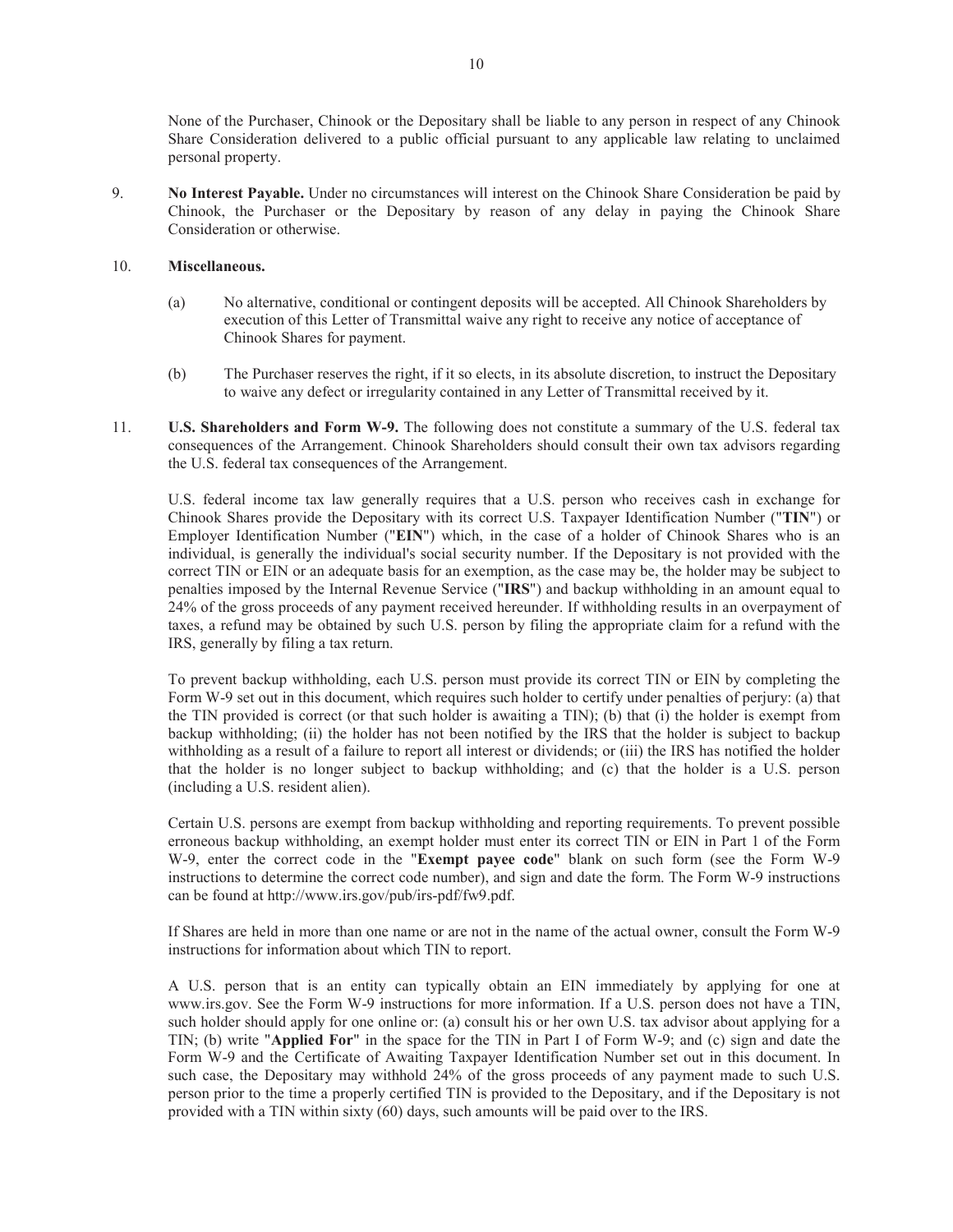If Form W-9 is not applicable to a U.S. Shareholder because such holder is not a U.S. person for United States federal income tax purposes, such holder will instead need to submit to the Depositary an appropriate and properly completed IRS Form W-8, Certificate of Foreign Status, signed under penalties of perjury, or otherwise establish an exemption. An appropriate IRS Form W-8 (W-8BEN, W-8ECI or other form) may be obtained from the Depositary or at www.irs.gov.

**A U.S. SHAREHOLDER WHO FAILS TO PROPERLY COMPLETE THE FORM W-9 SET OUT IN THIS LETTER OF TRANSMITTAL, OR, IF APPLICABLE, THE APPROPRIATE IRS FORM W-8, MAY BE SUBJECT TO BACKUP WITHHOLDING OF 24% OF THE GROSS PROCEEDS OF ANY PAYMENTS MADE TO SUCH HOLDER PURSUANT TO THE ARRANGEMENT. BACKUP WITHHOLDING IS NOT AN ADDITIONAL TAX. RATHER, THE TAX LIABILITY OF PERSONS SUBJECT TO BACKUP WITHHOLDING WILL BE REDUCED BY THE AMOUNT OF TAX WITHHELD. IF WITHHOLDING RESULTS IN AN OVERPAYMENT OF TAXES, A REFUND MAY BE OBTAINED BY FILING A TAX RETURN WITH THE IRS. THE DEPOSITARY CANNOT REFUND AMOUNTS WITHHELD BY REASON OF BACKUP WITHHOLDING.**